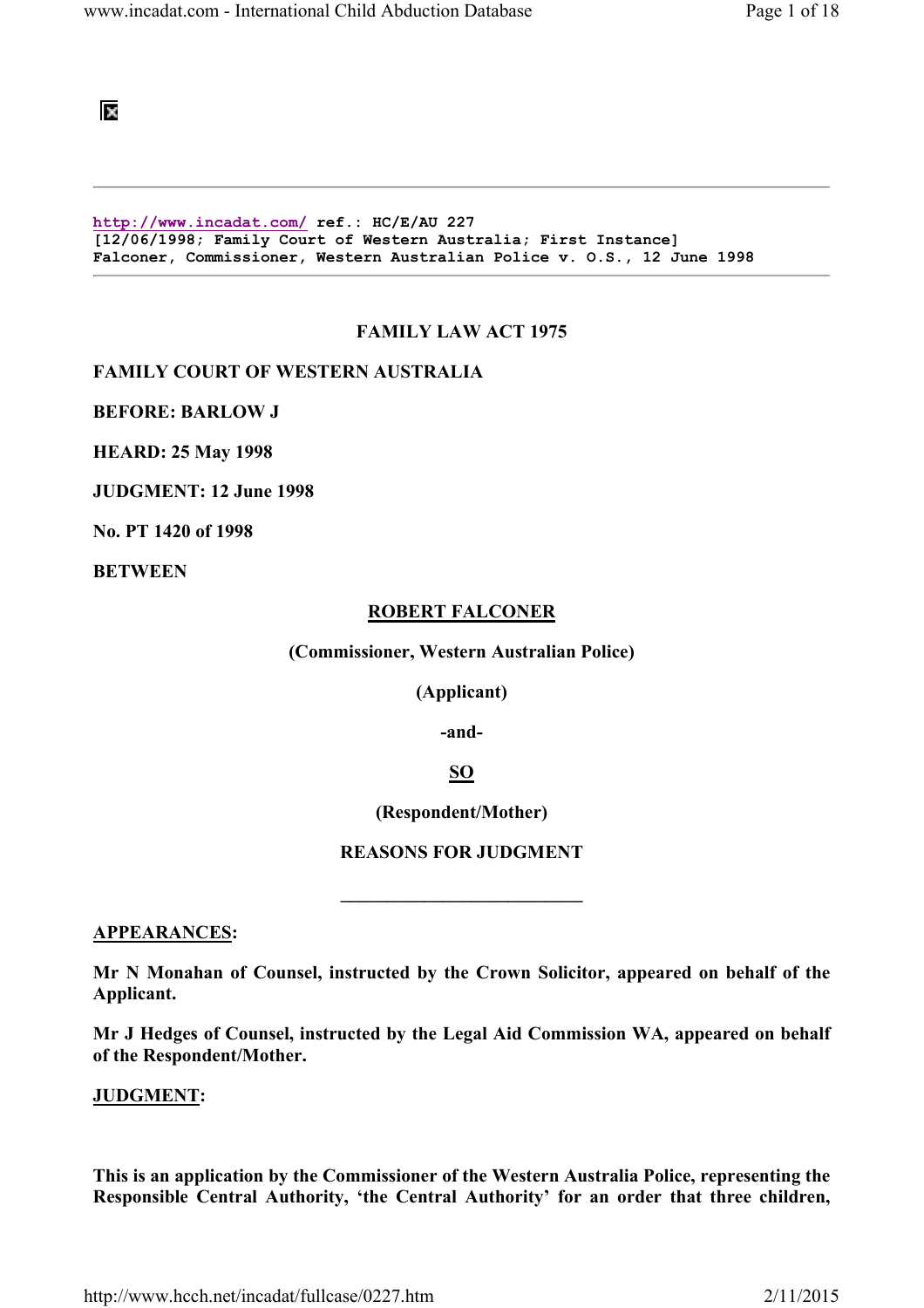namely DK born on 1<sup>st</sup> October 1991, KK born on the 24<sup>th</sup> December 1993, and EK born on the 8<sup>th</sup> December 1994, be returned to New Zealand.

The application is brought under the provisions of the Convention on Civil Aspects of International Child Abduction (known as the Hague Convention). This Convention has been incorporated into the law of Australia by operation of the Family Law (Child Abduction Convention) Regulations "the Regulations."

The respondent to the application is the children's mother, SO, "the mother."

# Short Relevant History

The children's father is SK "the father." The father was born on the 2<sup>nd</sup> May 1968 at Stratford, New Zealand. The mother was born on the 19<sup>th</sup> October 1970 at Auckland, New Zealand.

It is not in dispute that some time in approximately the mid-1980s the parties commenced a relationship. What is in dispute is the nature of the relationship. The father described the relationship as a de facto one. According to the mother, the only period in which they had an extensive de facto relationship was for approximately 9 months in 1992. Otherwise the mother described the relationship as an "on off relationship." The father conceded that the parties had a "...rocky relationship". The father also conceded that during the relationship the mother and he, from time to time lived separately and apart.

According to the father, the mother and he were living together in a defacto relationship at the time of the birth of each of the children. The mother denied that this was the case.

The mother alleged that during the relationship the father was physically violent towards her on a number of occasions. Most of the incidents of alleged physical violence detailed by the mother were denied by the father. He did, however, admit some incidents.

The father did not dispute that in late 1991 the parties separated. The mother made arrangements to travel to Perth with the child D. The father made application to the District Court at Henderson, New Zealand for an order restraining her from doing so. Eventually, the matter was settled on the basis that the mother have custody of the child for a period of 3 months and that in the event of the child not being returned to New Zealand within that period, the father have custody of the child. This settlement was reflected in the terms of an order made by the District at Henderson on the  $20<sup>th</sup>$  December 1991, which is exhibit "A" to the mother's affidavit sworn the 30<sup>th</sup> March 1998.

It was not in dispute that in September 1992 the parties again separated, following that separation, the father made application to the District Court at Henderson. On the 22<sup>nd</sup> September 1992, orders were made granting to the parties the joint custody of the child D. A further order was made restraining the mother from removing the child from New Zealand. On the 18<sup>th</sup> November 1992, on the application of the mother, an ex parte non-violence order was made against the father in the District Court at Papakura.

On the  $15<sup>th</sup>$  February 1993, by consent, the joint custody order made on the  $22<sup>nd</sup>$  September 1992 was discharged. A further order was made granting to the mother the custody of D, with reasonable access to the father.

In March 1997 the parties again separated. On the 21<sup>st</sup> March 1997, the mother travelled to Perth with the children. She remained in Perth since that time.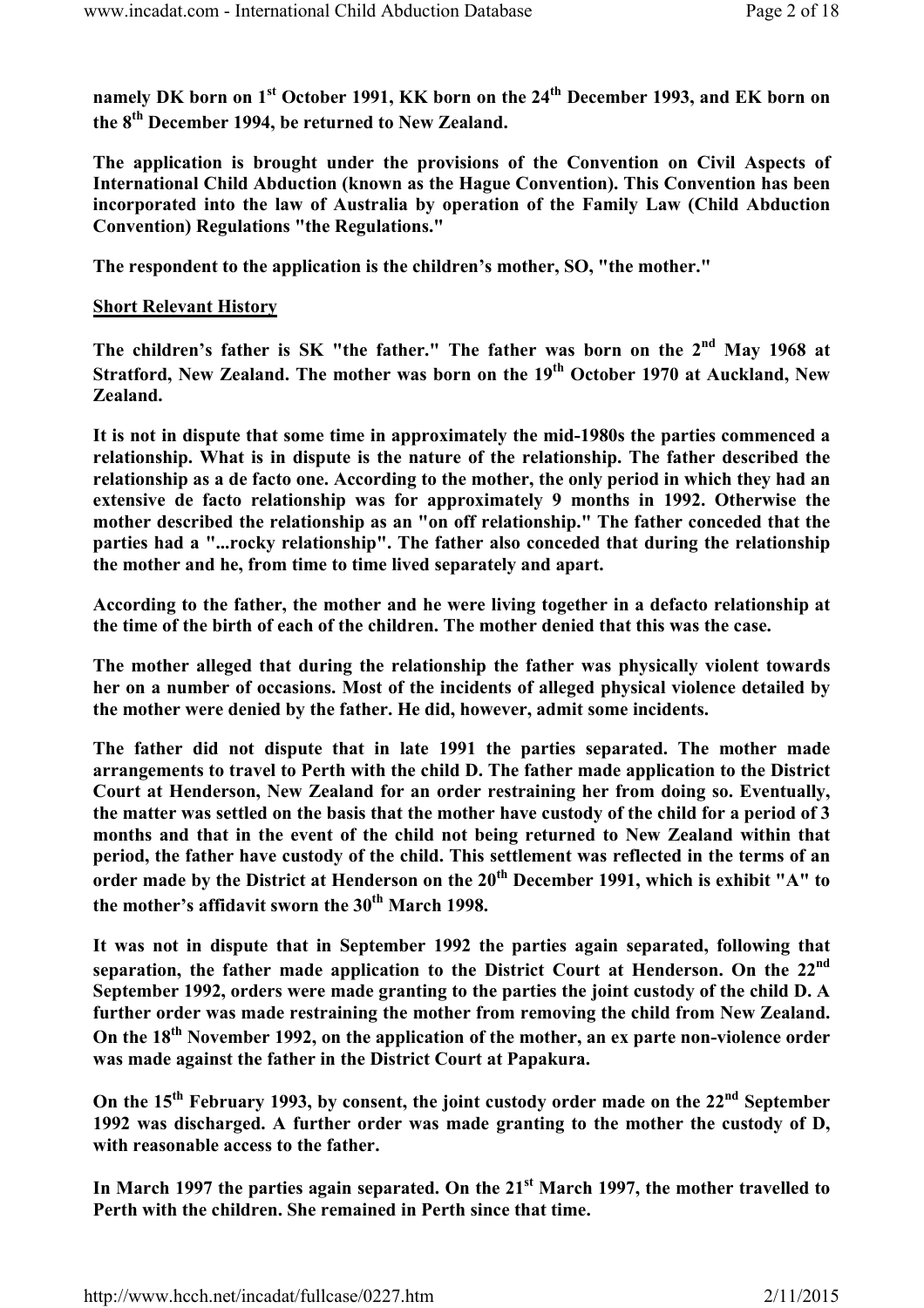In early April 1997 the father applied to the District Court at Henderson seeking an order preventing the removal of the children from New Zealand. On the  $7<sup>th</sup>$  April 1997, an order was made to that effect.

On the 25<sup>th</sup> February 1998, the application before me was filed by the Central Authority.

# Relevant Regulations

Regulation 13(1) of the Family Law (Child Abduction Convention) Regulations provides that:

> "[Central Authority take action to secure child's return] If the Commonwealth Central Authority:

> > (a) receives an application in relation to a child who has been removed from a convention country to, or retained in, Australia; and

> > (b) is satisfied that the application is in accordance with the Convention and these regulations;

The Commonwealth Central Authority must take action under the Convention to secure the return of the child to the country in which he or she habitually resided immediately before his or her removal or retention."

Regulation 14 provides that in relation to a child who is removed from a convention country to, or retained in, Australia, the responsible Central Authority may apply to the Court for:

> "an order for the return of the child to the country in which he or she habitually resided immediately before his or her removal or retention; ..."

Regulation 3 defined the meaning of the words "removal of the child" and the words "retention of a child." These terms are defined in Regulations 3(1) and 3(2) as follows:

> "3(1) ["removal of a child'] A reference in these Regulations to the removal of a child is a reference to the removal of that child in breach of the rights of custody of a person, an institution or another body in relation to the child if, at the time of removal, those rights:

(a) were actually exercised, either jointly or alone; or

(b) would have been so exercised but for the removal of the child.

3(2) ["retention of a child'] A reference in these Regulations to the retention of a child is a reference to the retention of that child in breach of the rights of custody of a person, an institution or another body in relation to the child if, at the time of retention those rights:

(a) were actually exercised, either jointly or alone; or

(b) would have been so exercised but for the retention of the child."

Regulation 4 defined the meaning of the term "rights of custody" and details how those rights of custody may arise. The Regulations provides: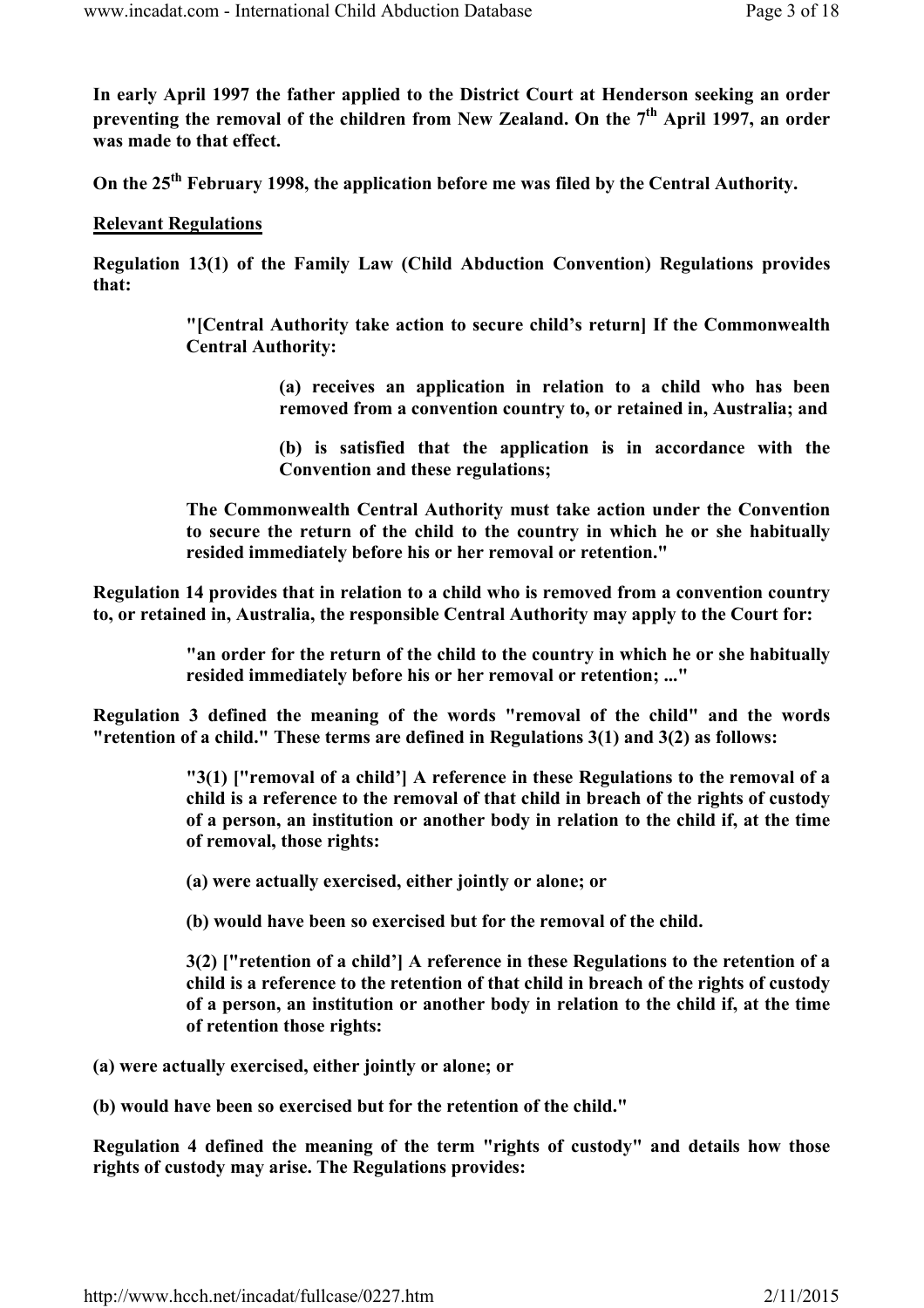"4(1) ["rights of custody'] For the purposes of these Regulations, a person, an institution or another body has rights of custody in relation to a child, if:

> (a) the child was habitually resident in Australia or in a convention country immediately before his or her removal or retention; and

> (b) rights of custody in relation to the child are attributed to the person, institution of other body, either jointly or alone, under a law in force in the convention country in which the child habitually resided immediately before his or her removal or retention.

4(2) [Care of the person of the child]. For the purposes of subregulation (1), rights of custody include rights relating to the care of the person of the child and, in particular, the right to determine the place of residence of the child.

4(3) [How rights of custody may arise] For the purposes of this regulation, rights of custody may arise:

(a) by operation of law; or

(b) by reason of a judicial or administrative decision; or

(c) by reason of an agreement having legal effect under a law in force in Australia or a convention country.

Regulation 16 relevantly provides:

"16(1) [Where court must order child's return] Subject to subregulations (2) and (3); on application under regulation 14, a court must make an order for the return of a child:

> (a) if the day on which the application was filed is less than 1 year after the day on which the child was removed to, or first retained in, Australia; or

> (b) if the day on which the application was filed is at least 1 year after the day on which the child was removed to, or first retained in, Australia unless the court is satisfied that the child is settled in his or her new environment.

16(2) [Where court must refuse to order child's return] A court must refuse to make an order under subregulation (1) if it is satisfied that:

> (a) the removal or retention of the child was not a removal or retention within the meaning of these Regulations; or

> (b) the child was not a habitual resident of a convention country immediately before his or her removal or retention; or

(c) the child had not attained the age of 16; or

(d) the child was removed to, or retained in, Australia from a country that, when the child was removed to, or first retained in Australia, was not a convention country; or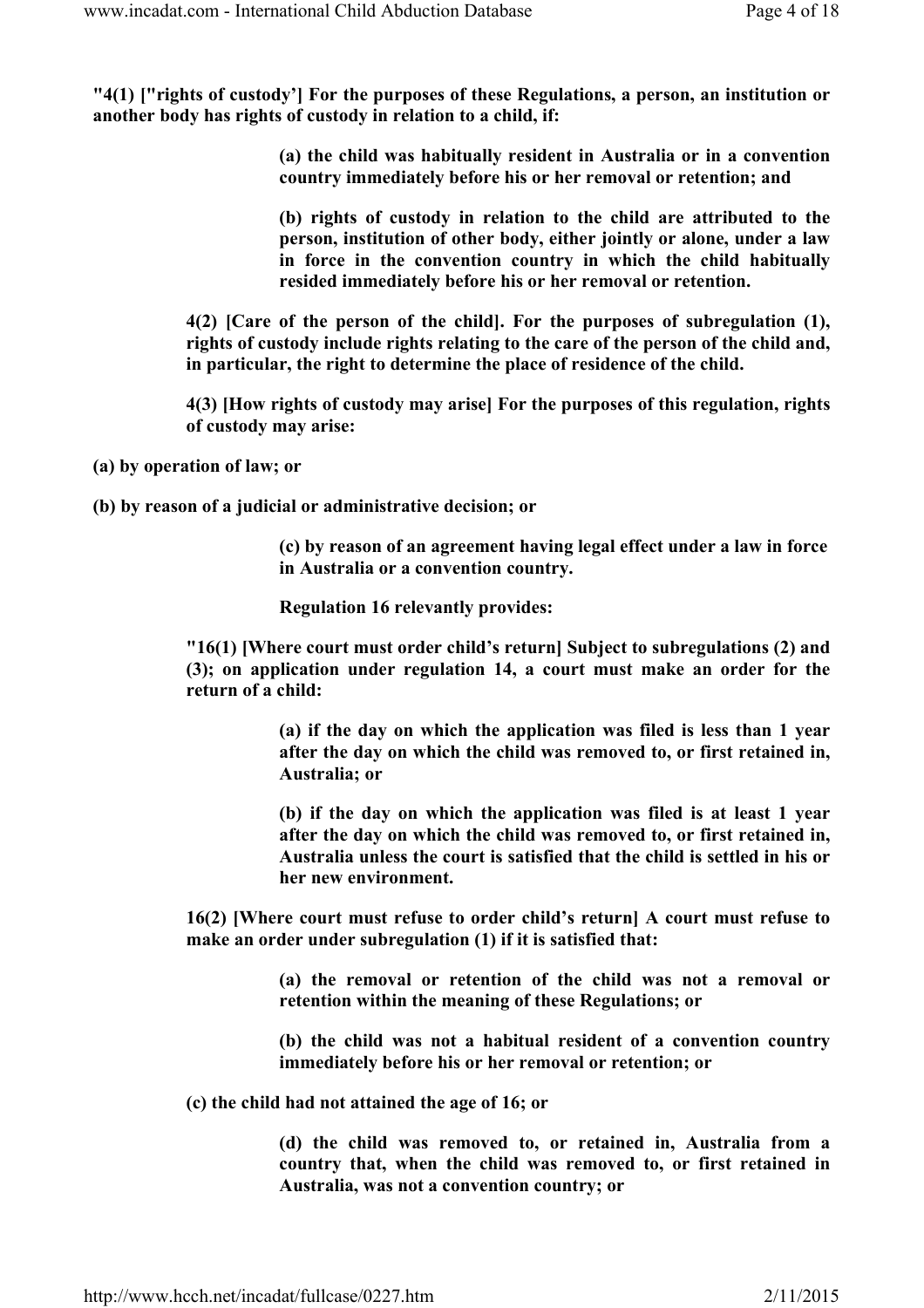# (e) the child is not in Australia

16(3) [Where court may refuse to order child's return] A court may refuse to make an order under subregulation (1) if a person opposing return establishes that:

> (a) the person, institution or other body making application for return of a child under regulation 13:

> > (i) was not actually exercising rights of custody when the child was removed to, or first retained in, Australia and those rights would not have been exercised if the child had not been so removed or retained; or

> > (ii) had consented or subsequently acquiesced in the child being removed to, or retained in, Australia; or

(b) there is a grave risk that the return of the child to the country in which he or she habitually resided immediately before the removal or retention would expose the child to physical or psychological harm or otherwise place the child in an intolerable situation; or

(c) the child objects to being returned and has attained an age and degree of maturity at which it is appropriate to take account of the child's views; or

(d) the return of the child would nit be permitted by the fundamental principles of Australia relating to the protection of human rights and fundamental freedoms."

As was pointed out by the Full Court in McCall v McCall (1995) FLC 92-551 at 81,510, where an application is made within a period of one year of the removal of a child to Australia, matters arising under Regulation 16(3) provide the only basis upon which a Court may refuse an application and that the principle of the paramountcy of the child's welfare has no part to play in applications under the Convention.

## Grounds on which Application opposed

The mother opposed the application of the Central Authority on the following grounds:

"i) the father was not exercising rights of custody to the children when the children came to live in Australia with the mother, and would not have exercised those rights had the children not been so removed or retained;

ii) the father of the said children subsequent to the children moving to reside in Australia with the mother, acquiesced in the children being removed to and retained in Australia;

iii) there is a grave risk that the return of the said children to New Zealand would expose the children to physical and psychological harm and otherwise place the children in an intolerable situation;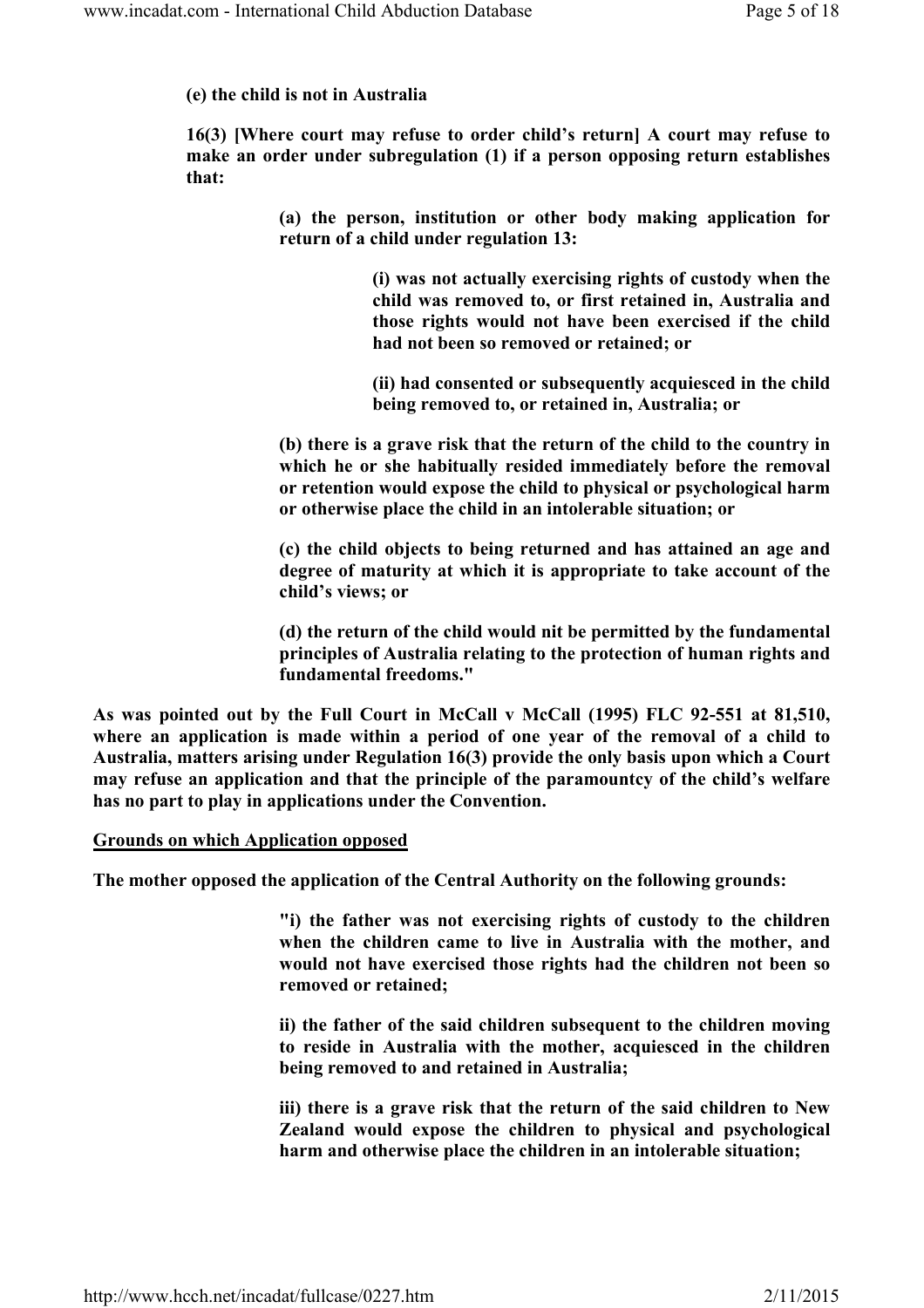iv) the said children object to being returned and have attained an age and degree of maturity at which it is appropriate to take into account their views."

## Rights of custody

In Director General, Department of Community Services v Crowe (1996) FLC 92-717 the Full Court at 83,636 pointed out that:

> "...whether a person has rights of custody in relation to a child who immediately before his or her retention was habitually resident in a convention country other than Australia ... one must have regard to the law of that other convention country at the relevant time."

> S.3 of the Guardianship Act 1968 (New Zealand) defines "guardianship" to mean:

> "... the custody of a child (except on the case of a testamentary guardian and subject to any custody order made by the court) and the right of control over the upbringing of a child, and includes all rights, powers, and duties in respect of the person and upbringing of a child that were at the commencement of this Act vested by any enactment or rule of law in the sole guardian of a child; and "guardian" has a corresponding meaning."

S.6 of the Guardianship Act 1968 relevantly provides:

"(1) Subject to the provisions of this Act, the father and the mother of a child shall each be a guardian of the child.

(2) Subject to the provisions of this Act, the mother of a child shall be the sole guardian of the child if-

- (a) She is not married to the father of the child, and either:
- (i) Has never been married to the father; or

(ii) Her marriage to the father of the child was dissolved before the child was conceived; and

(b) She and that father of the child were not living together as husband and wife at the time the child was born."

A critical issue for determination is whether or not the removal of the children or any of them, constituted a removal within the meaning of Regulation 16(2)(a), that is to say whether the removal was in breach of rights of custody of the father. The determination of this critical issue in relation to each child depends on a determination of fact, namely whether the father and mother of the child in question were living together as husband and wife at the time the child was born.

The meaning of the phrase 'living together' in the context of a husband and wife was considered by the High Court of New Zealand in Excell v Department of Social Welfare (1991) NZFLR 241. At 248 Fisher J. summarised the position as follows: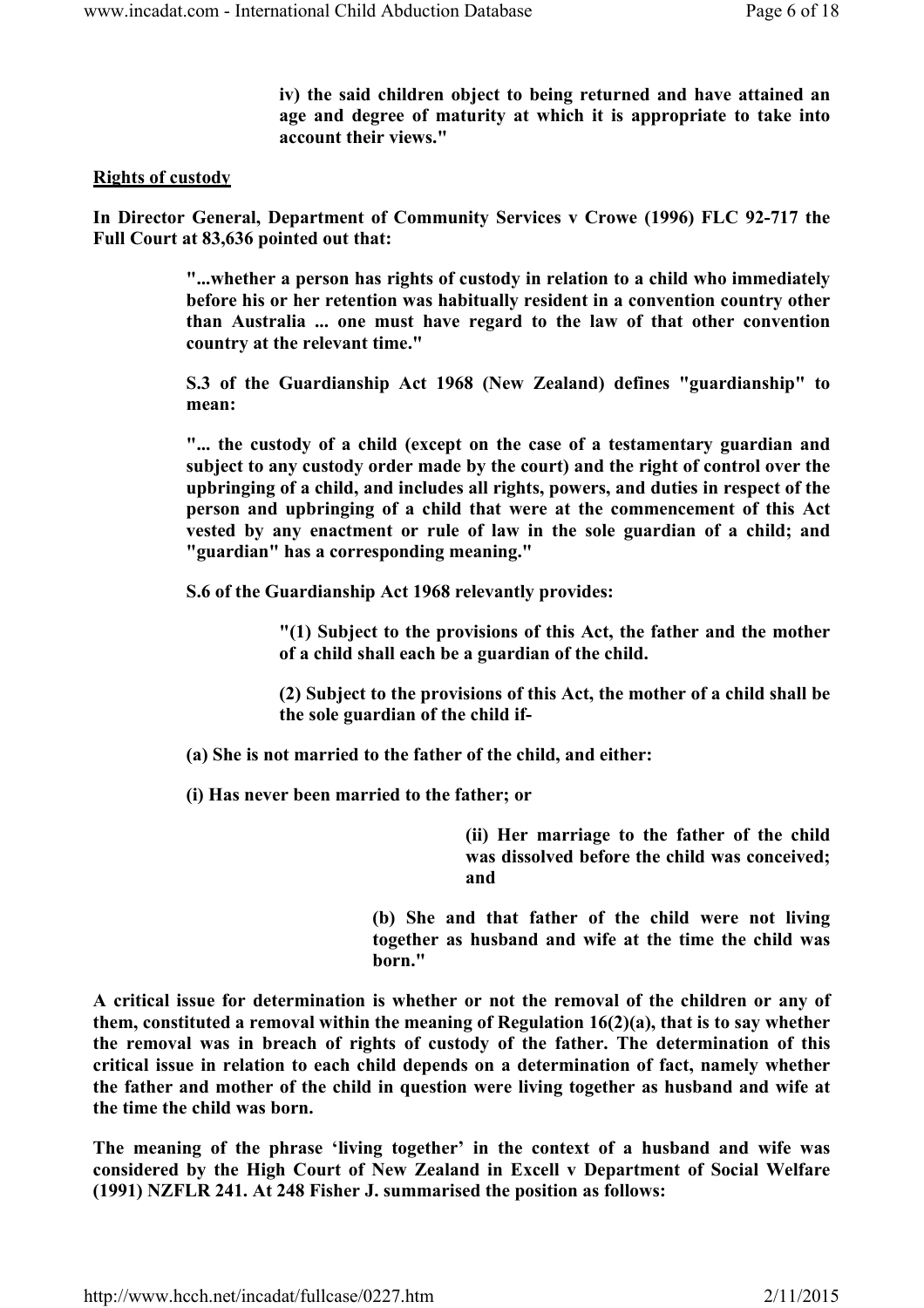"There have been hundreds of decisions on the subject of cohabitation. They arise in the context of Social Security Act prosecutions divorce and dissolution, the 1963 and 1976 Matrimonial Property Acts and various other facets of family law – see for example Lichenstein v. Lichenstein (1986)2 FRNX 58. While the emphasis might shift according to the legal context, I think that the core elements of cohabitation for legal purposes are common to those diverse legal areas. I would summarize them in this way:

> (a) Cohabitation for legal purposes normally requires both some form of mental commitment to live together as husband and wife and a manifestation of that commitment by conduct. No minimum period is involved. In cases of doubt an inference as to intention will usually need to be drawn from conduct.

> (b) The conduct in question is concerned not with any single factor but with an aggregation of many. No single factor is enough nor will its absence be fatal. It is the cumulative quality, quantity, continuity and duration of these factors that matters.

> (c) No list could ever be exhaustive but the indicia include the extent to which there is a sharing of on dwelling as each party's principal place of residence, emotional dependence and support, the pooling of labour and financial resources, the sharing of household activities, the provision of domestic services, the provision of financial assistance, the sharing of one bedroom, the sharing of a sexual relationship, the sharing of companionship, leisure and social activities, the sharing of parental obligations, presentation to outsiders as a couple and the exclusion of emotional and sexual relationships with third persons.

> (d) A distinction is to be drawn between legal and de facto marriage. A legally married husband and wife have a legal duty to cohabit. Cohabitation ceased only while there is an intention by either spouse to repudiate the obligations inherent in the matrimonial relationship and a manifestation of that intention by conduct. In a legal marriage it is therefore a very short step from physical proximity to an assumption of continued or renewed cohabitation, especially if the alleged cohabitation has not been preceded by any lengthy separation and where there are other ties such as children in common. The position is different where the couple in question are not legally married, especially if they have not cohabitated previously or in recent times. In those circumstances the duration of the relationship to date, and signs of permanence for the future, will assume special importance."

In Eveleigh's case Martin J noted at 1, that subsequent to the hearing in that case she was advised by the Central Authority, that the question of whether the parties were "living together as husband and wife" at the time of the child's birth was to be determined by the court on the balance of probabilities and neither party had a higher burden of proof than the other. It is not in issue that the appropriate standard of proof is the balance of probabilities. However in this case the question was again raised as to whether, either the father or the mother bore the onus of proof in relation to the exception provided for in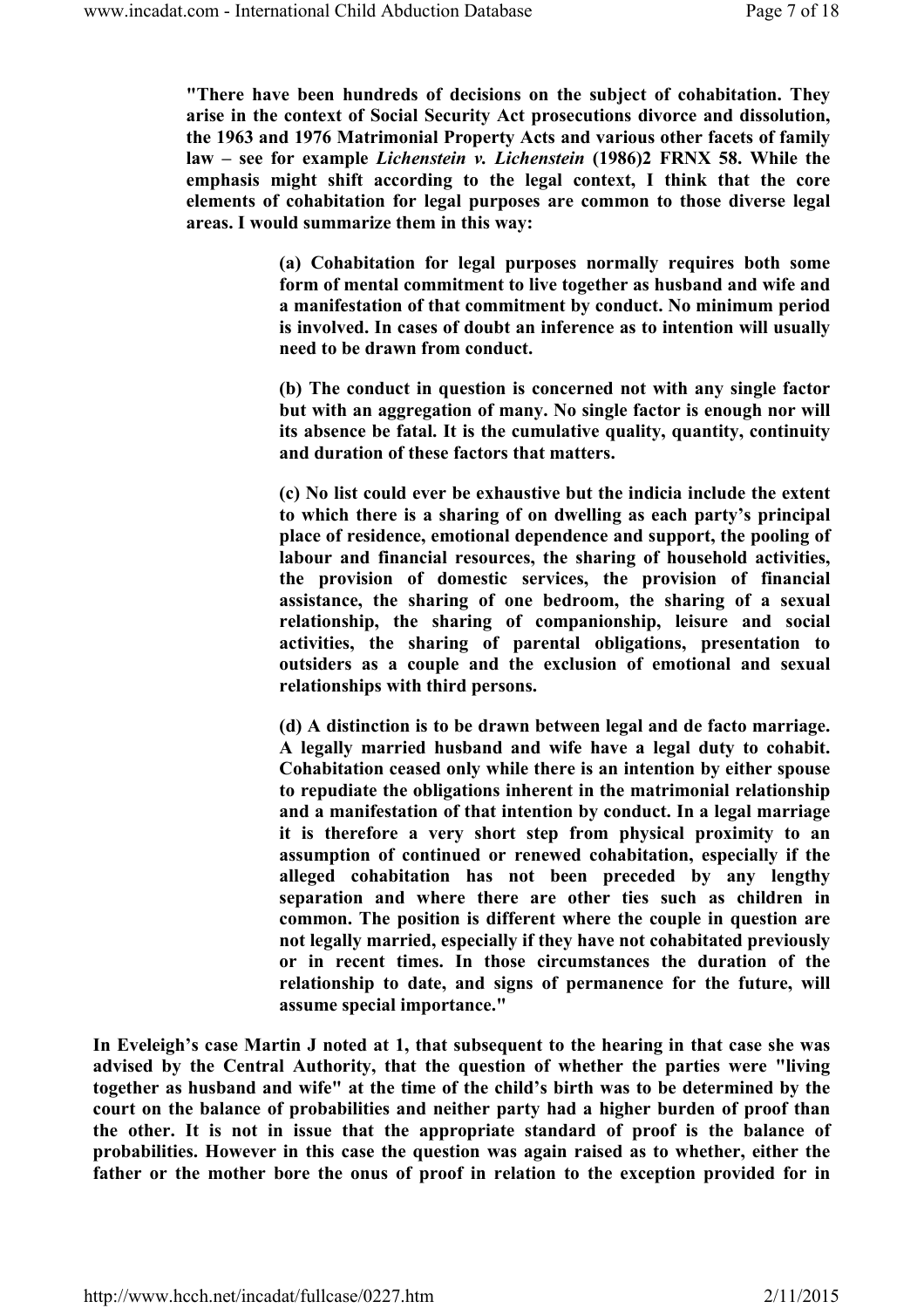Section 6(2)(b) of the Guardianship Act 1968. At the conclusion of counsel's addresses I invited them to submit further written submission in relation to this issue.

Counsel for the applicant was unable to refer me to any authority which expressly dealt with the question of onus of proof in relation to Section 6(2) of the Guardianship Act 1968. However, counsel for the applicant submitted that one of the cases cited, namely Edwards v Edwards (1979) 2 MPC 51, supported the proposition, that where a statutory provision dealing with Family Law rights provides, that a certain consequence will follow s a matter of law if the parties are "not living together as husband and wife", the "onus of proof" rests on the party who alleges that the parties were "not living together as husband and wife" and therefore that particular consequence should follow as a matter of law.

On this basis counsel for the applicant submitted, that in this case the onus of proving that the parties were "not living together as husband and wife" at the times of the children's births rested on the mother. I do not think it necessary to refer to the facts of Edwards' case. Suffice it to say, whilst the submission by counsel for the applicant is not without merit, I would not be prepared to go so far as to regard that case as authority for the proposition advances.

In relation to this issue, counsel for the applicant also referred to Regulation 16(2)(a) and submitted that:

> "...for the Court to be satisfied that the removal of the children was not a removal within the meaning of the Regulations, it would be necessary for it to conclude that the removal was not in breach of (the father's) rights of custody, that to reach that conclusion it would have to be satisfied that rights of custody were not attributed to (the father) under a law in force in New Zealand, and that to reach that conclusion the Court would have to be satisfied that (the father) and the (mother) were not living together as husband and wife at the time the children were born.

> In other words, the terms of reg.  $16(2)(a)$  of the *Regulations* suggest, in the context of this case, that the (mother) bears the onus of satisfying the Court that (the father) and the (mother) were not living together as husband and wife when the children were born, because unless the Court is positively satisfied, on all the evidence, of that fact it would not be able, on that basis, to be satisfied that the removal of the child was "not a removal of the child within the meaning of these Regulations."

Thus it was submitted that the onus rested:

"...on the party opposing an order for return who seeks the benefit of the conclusion which would follow as a matter of law, pursuant to  $\frac{6(2)}{10}$  of the Act, from a positive finding that the parties were not living together as husband and wife at the time the children were born."

I find myself in agreement with this submission. In other words, in my view, the onus is upon the mother to satisfy me on the balance of probabilities, that at the time each of the children were born, she and the father were not living together as husband and wife. I should perhaps add, that if my conclusion in relation to the matter of onus is incorrect, and that if it be the case that neither the mother nor the father have a higher burden of proof than the other, my decisions in relation to each of the grounds relied upon by the mother would nit have been different.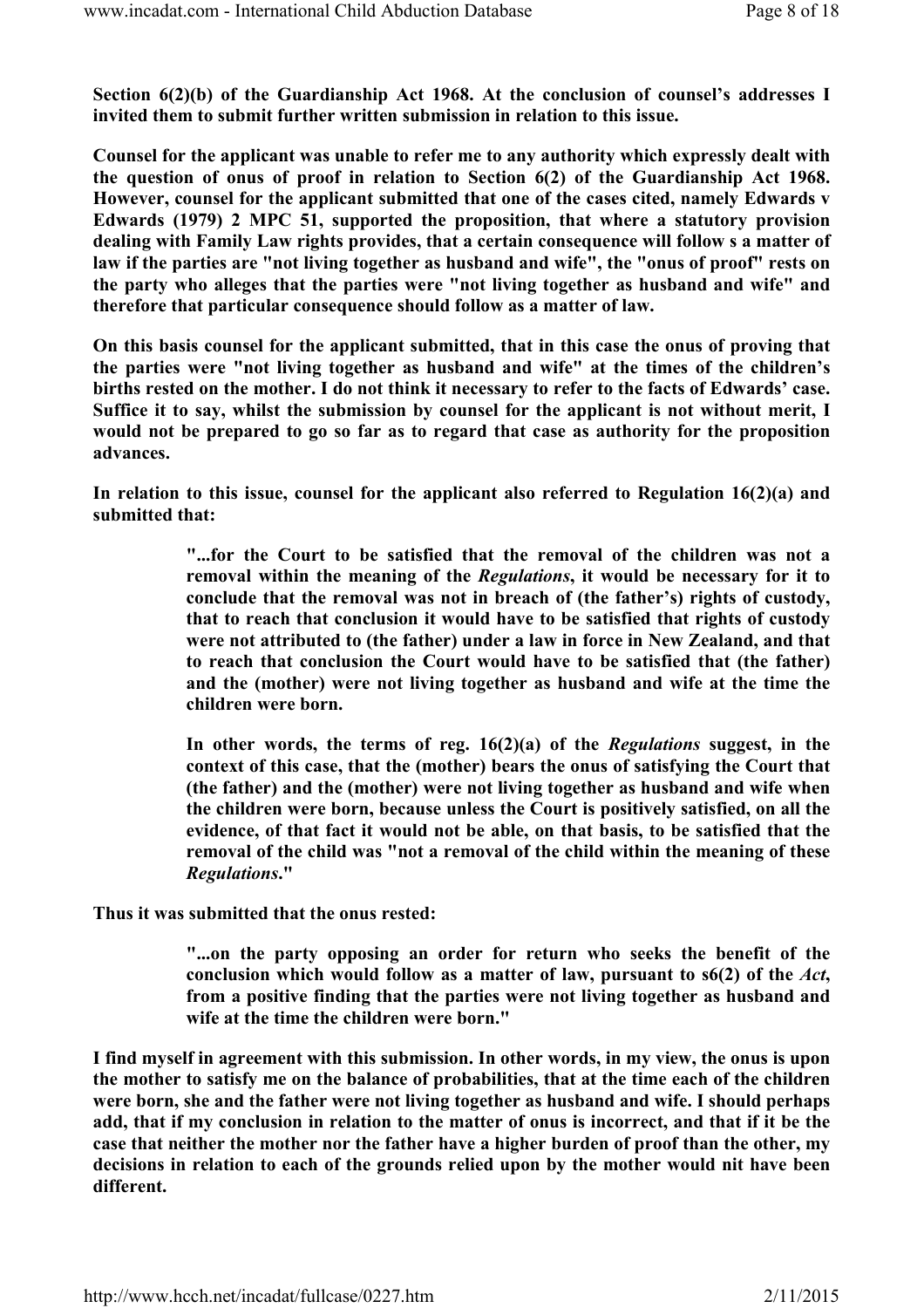According to the husband, the mother and he were living together in a defacto relationship at the time each of the children was born. The mother denies that this was the case.

In relation to the child D, in paragraph 11 of the father's affidavit sworn the  $9<sup>th</sup>$  April 1998 he stated:

> "I believe that we lived in a house in Sunnyvale together. I am sure that we were living there together when D was born. In any event regardless of the address, we were definitely living together when D was born."

The husband went on to state that he was present at D's birth and the he "...cut the umbilical cords of all three children".

In support of the claim that he was living with the mother in a defacto relationship at the date of D's birth, the father referred to paragraph 4 of an affidavit sworn by the mother on the 17<sup>th</sup> November 1992. In paragraph 3 of that affidavit the mother referred to a period of separation. She concluded that paragraph by stating the father eventually persuaded her to return, In paragraph 4 of the affidavit the mother went on to state:

> "ALTHOUGH there was a slight improvement for a short time, the Respondent eventually returned to his old habits of drinking, partying and not staying at home. Although for 6 weeks after the birth he was more attentive and home more often this did not continue and the partying and staying out weekend and nights and bringing friends home continued."

According to the father, during each pregnancy the mother was attended by a midwife namely HS, According to the father, Ms S made home visits prior to each birth and he was present during those visits. The wife admitted that Ms S was the midwife for two of the children's birth. She did not specify which children. The mother agreed that the father was present on one or two occasions when Ms S called.

The father's sister DK swore an affidavit on the 9<sup>th</sup> April 1998. In paragraph 2 of that affidavit she stated, that when the mother and father were together, she spent a lot of time at their home. She confirmed the mother and father were definitely living together as a couple when each of the children were born.

The father's mother, MK, swore an affidavit on the 9<sup>th</sup> April 1998. In that affidavit she stated, that when the father and mother lived in New Zealand, she often visited them. She confirmed the father and mother were:

> "...definitely living together as a couple when each of the children were born. I can clearly remember this. Throughout SK and SO's relationship they did have many short separations but they always reconciled and they lived together more than they were ever apart."

The father also relied on an affidavit of one JC sown the  $22<sup>nd</sup>$  May 1998. According to Mr. C he was absolutely positive the father and mother were living together when all three of their children was born. In paragraph 5 of his affidavit Mr. C stated:

> "WHEN SO went into labour with SK and SO's eldest child, D, I was staying overnight at their house. SK took SO to the hospital in the morning and I stayed at the house until SK returned. SK was definitely living with SO when she returned home from the hospital with D."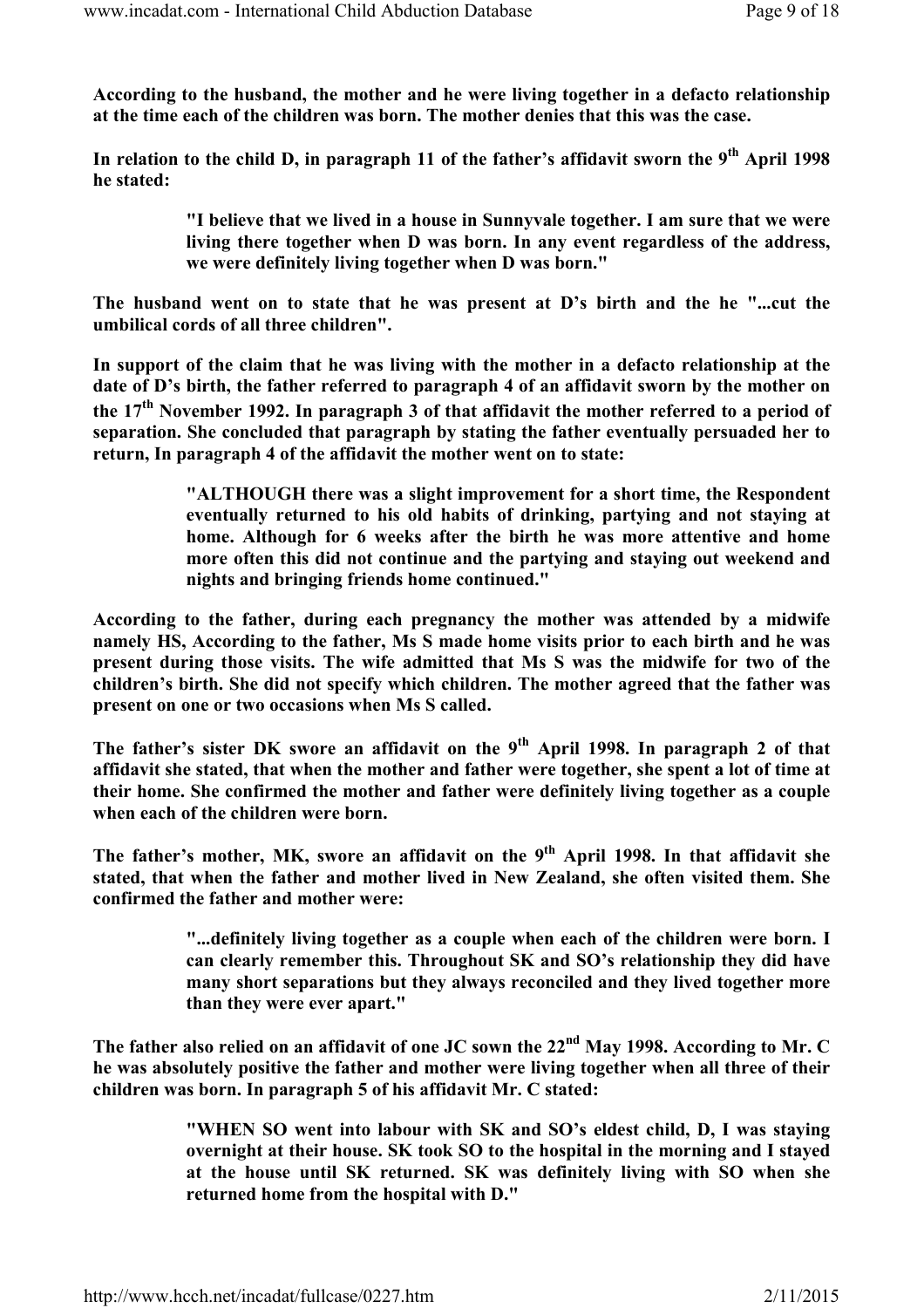According to the mother, at the time she discovered she was pregnant with D, the father and she were living separately apart. When she was two and a half months pregnant she travelled to Perth. She stayed there for three months. On the mother's return to New Zealand the father and she resumed living together. According to the mother, after three months they again separated. She moved into a one bedroom unit in Henderson, New Zealand. According to the mother, it was whilst she was living in this unit that D was born. Also according to the mother, after D was born, the father moved in for the odd night or two.

According to the father, when the children K and E were born, the mother and he were living together in a house in Te Atatu. The mother agreed that both K and E were born whilst she was living in this house. According to the mother she moved to the house in Te Atatu in October 1993 and that thereafter the father stayed with her on odd nights.

The father claimed that he was present at the birth of both K and E. The mother agreed the father took her to the hospital for the birth of K. In paragraph 6 of Mr. C's affidavit he stated:

> "WHEN SK and SO's second child, K was born, SK and SO were still living together. I am pretty sure that I went out with SK the night that K was born and had drinks to celebrate, together with some other friends."

In paragraph 7 of Mr. C's affidavit he stated:

"WHEN SK and SO's youngest child, E, was born, I had not see SK or SO as frequently as I had at other times during our friendship. However, I am positive that they were still living together at that time also. I saw them often enough to know their living arrangements."

According to the mother the father was not around when she was taken to the hospital for the birth of E. According to the mother the father turned up at the hospital later that day. Also according to her, the father returned home and arranged for the two boys to be looked after by one of her cousins. The wife agreed the husband visited her in Hospital at this time.

Before I proceed further, I note that in relation to the factual issue as to whether or not the mother and father were living together as husband and wife when each of the children were born, there was conflicting evidence in relation to the extent the father performed duties of a domestic nature when living with the mother.

I have concluded in relation to each of the children, that at the time of their birth the father and mother were living together as husband and wife. In reaching these conclusions I have in particular had regard to the following matters:

> (a) The involvement of the father in each of the births of the children, leads me to conclude that at the time of their births the relationship of the father and mother was not an estranged one.

> (b) That involvement, namely being present on occasions when the midwife attended the mother prior to the births, attending at hospital for the births, cutting the umbilical cords, suggests that a much closer relationship existed between the parties at the time of the births than the mother would have me believe.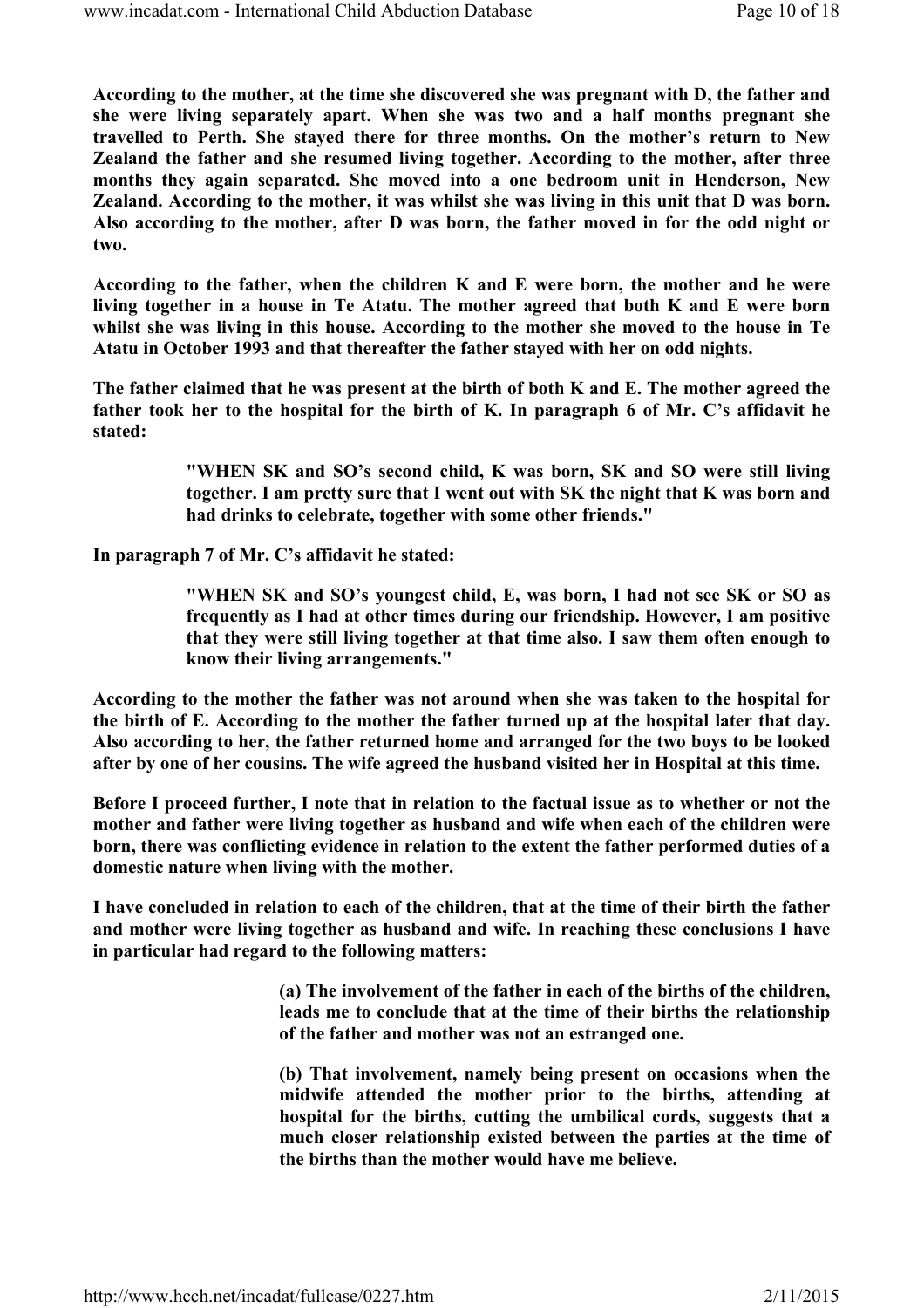(c) Paragraph 4 of the mother's affidavit sworn the  $17<sup>th</sup>$  November 1992 suggests, that at the time of the birth of D the mother and father were living together.

(d) Although the evidence of the witnesses DK, MK and JC, lacked precision in relation to the location of where the mother and father were living at the time of the births of each of the child, the fact remains they were quite definite, that at the relevant times the mother and father were living together. There was a lack of similar evidence present on behalf of the wife.

In the result the totality of the evidence leads me to conclude, that probably the parties were living together as husband and wife at the time of the birth of each of the children. It follows from these findings, that pursuant to S6 of the Guardianship Act 1968, the father is a guardian of each of the children.

In Crowe's case the Court considered the rights granted to a guardian in New Zealand under the Guardianship Act 1968 and whether those rights included the right to determine the place, including the Country of residence. In Crowe's case the mother and father were married and therefore the fact each were guardians of the child in question was not an issue. The Court noted at 83,637 that:

> "...under the law of New Zealand, both the father and the mother were each a guardian of the child and each had the rights referred to in s 3 of the New Zealand legislation. In the absence of a Court order to the contrary, either party could remove the child from New Zealand and determine that the child should live in Australia. However, such a removal and determination by one parent would not bring an end to the rights of the other parent. The retention of C in Australia interfered with the rights of the mother in that she was thus prevented from exercising her rights as a guardian in New Zealand. The mother had rights of custody according to New Zealand law immediately before C's retention. Whether those rights of custody are rights of custody within the meaning of the Regulations and whether there has been a breach of those rights, are matters to be determined in accordance with Australian law.

> Rights of custody for the purposes of the Regulations are set out in reg 4 thereof and include the right to determine the place of residence of the child. Thus, the rights of custody which the mother had under New Zealand law were rights of custody within the meaning of the Regulations. However, there would only be a breach of those rights if, at the time of retention, the rights of custody were actually being exercised, either jointly or alone, or those rights would have been so exercised but for the retention of the child.

> "The question is not, ... whether there is any evidence that the mother abandoned her rights of custody but rather whether, at the relevant time, the rights were actually being exercised or would have been but for the retention."

In Crowe's case the mother was at the time of retention actually exercising rights of custody. The Court went on to state at 83,637:

> "Additionally, at the date of retention, the mother had rights of custody within the meaning of the Regulations and those rights included the right to determine the place (including the country) of residence of C. The father had an equal right. The exercise of that right by the father does not, however, bring to an end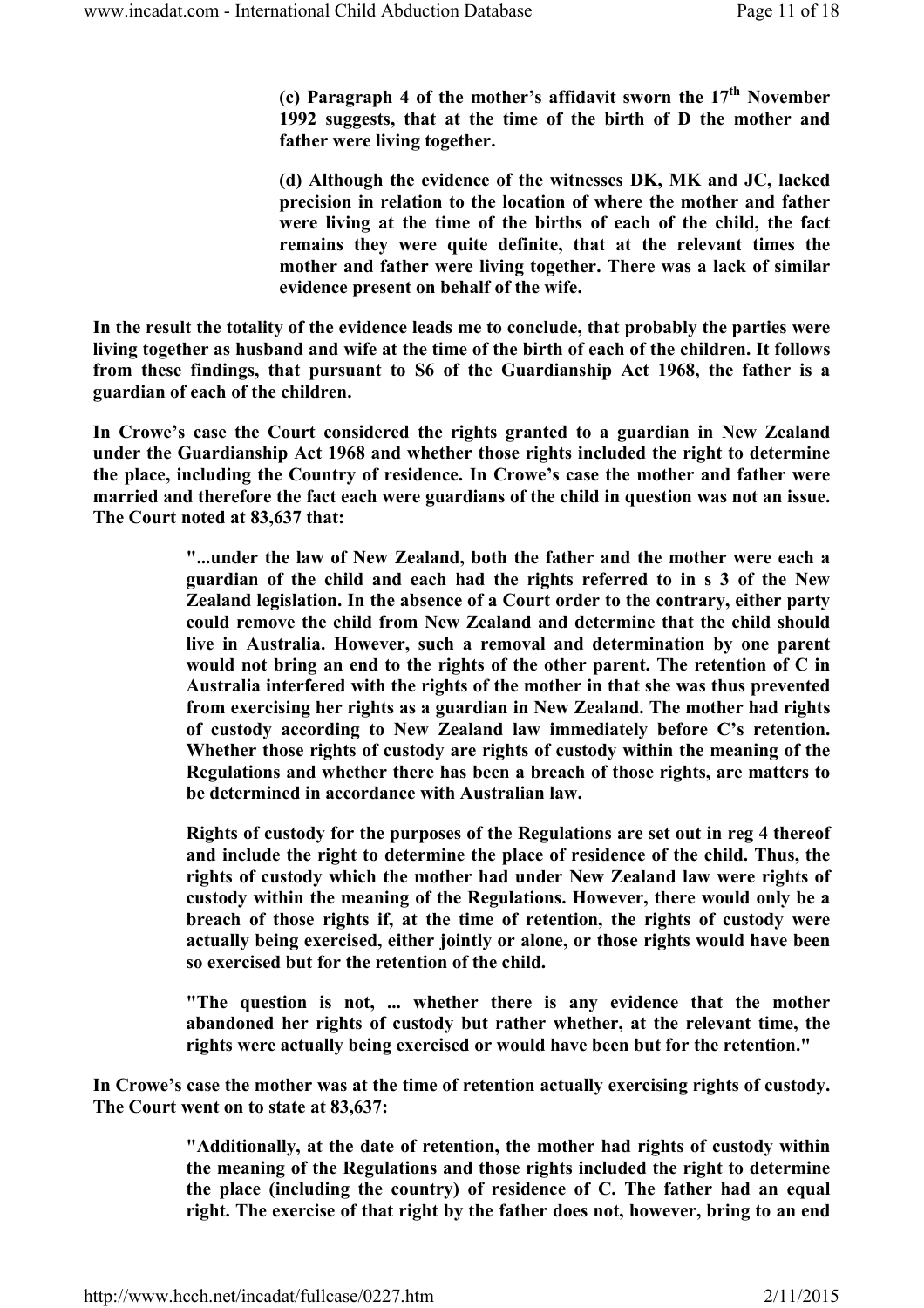the equal and separate right of the mother. The retention of C in Australia interfered with the right of the mother to determine the place of residence of C and was an interference with another incident of the mother's right of custody which would have been exercised but for the retention of the child."

Having regard to my conclusion, that at the time the mother removed the children from New Zealand the father was a guardian of each of them, I am satisfied that the removal of the children to Australia and the retention of them in Australia constitutes a breach of the father's rights of custody, namely the prevention of him exercising his rights as a guardian in New Zealand and in particular his right to determine the place of residence of the children and that but for the retention, the father would have exercised those rights.

#### Acquiescence

In Re A and anor (minors) (abduction: acquiescence) (1992) 1 ALL ER 929 the Court of Appeal considered what amounted to acquiescence in the context of Article 13 of the Convention (reflected in Regulation 16). That decision was considered by Murray J in the Police Commissioner of South Australia v Temple (1993) FLC 92-365. At 79,828 Her Honour paraphrased the headnote from that case as follows:

> "1. In determining whether a parent could be said to have acquiesced in the unlawful removal or retention of a child by the other parent within art. 13 of the convention each case has to be considered on its own special facts.

2. Acquiescence can be either

(a)(i) active acceptance signified either by express words of consent, in which case there has to be clear and unequivocal words or

(ii) by conduct and the other party has to believe that there has been an acceptance, or

(iii) conduct inconsistent with an intention by the aggrieved parent to insist on legal rights and consistent only with an acceptance of the status quo, or

(b) Passive acquiescence inferred from silence and inactivity for a sufficient period in circumstances where different conduct is to be expected on the part of the aggrieved parent.

3. A parent cannot be said to have acquiesced in the unlawful removal or retention of a child within art. 13 unless

> (a) he is aware of the other parent's act of removing or retaining the child,

> (b) is aware that the removal or retention was unlawful and

> (c) is aware, at least in general terms, of his rights against the other parent, although it is not necessary that he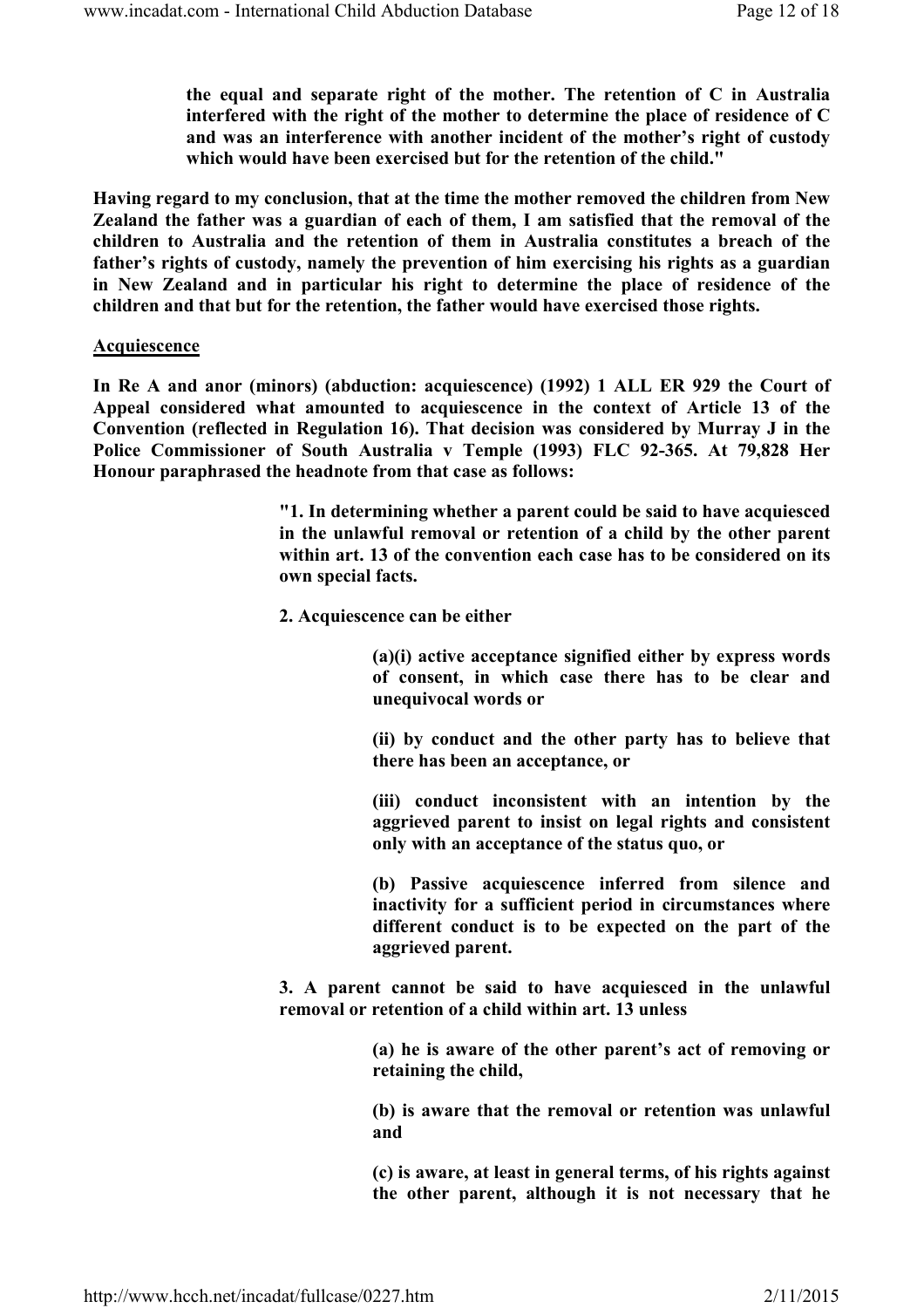should know the full or precise nature of his legal rights under the convention.

4. Since acquiescence is not a continuing state of mind, and acceptance of the unlawful removal or retention cannot be withdrawn once known to the other party, although an attempt to do so soon after the acceptance is notified to the other party will be relevant to the exercise of discretion to return the child."

The principles relevant to the Temple case were those detailed in paragraphs 1, 2 and 3. Her Honour adopted those principles. With respect I also adopt them.

I note that in Director-General, Department of Families, Youth and Community Care v Thorpe (1997) FLC 92-785, Lindemayer J, after considering a number of relevant authorities, concluded at 92,785 that:

> "...acquiescence may be either passive or active, If it is active then, of course, there must be clear indication of it, and there must be some communication of it to the other party. However, it may also be passive, and acquiescence may be inferred by the Court from a course of conduct by the party now seeking to rely upon the Convention or the Regulations without any word expressed to the other party such as might otherwise be thought to be involved, at least in a consent."

The matter of acquiescence was more recently considered by the House of Lords In re H and others (minors) (abduction: acquiescence) (1997) 2 WLR 563. There Lord Browne-Wilkinson said at 575-6:

> "...the question whether the wronged parent has "acquiesced" in the removal or retention of the child depends upon his actual state of mind. As Neill L.J. said In re S (Minors) (Abduction: Acquiescence) [1994] 1 F.L.R. 819, 838 "the court is primarily concerned, not with the question of the other parent's perception of the applicant's conduct, but with the question whether the applicant acquiesced in fact." The subjective intention of the wronged parent is a question of fact for the trial judge to determine in all the circumstances of the case, the burden of proof being on the abducting parent. The trial judge, in reaching his decision on that question of fact, will not doubt be inclined to attach more weight to the contemporaneous words and actions of the wronged parent that to his bare assertions in evidence of his intention. But that is a question of the weight to be attached to evidence and is not a question of law. There is only one exception. Where the words or actions of the wronged parent clearly and unequivocally show and have led the other parent to believe that the wronged parent is not asserting or going to assert his right to the summary return of the child and are inconsistent with such return, justice requires that the wronged parent he held to have acquiesced."

The father denied he had delayed the institution of these proceedings. He had instructed solicitors and without delay commenced proceedings in New Zealand. In May 1997 he changed solicitors. Those solicitors advised him, that before any application pursuant to the provisions of the Hague Convention could be instituted, he would have to place with hem sufficient funds to cover the fares of the children and an adult chaperone from Australia to New Zealand. The father then instructed his solicitors to make application to a Legal Aid Committee for sufficient funds to cover the air fares. On  $7<sup>th</sup>$  August 1997 advice was received, that Legal Aid for this purpose had been refused. According to the father he then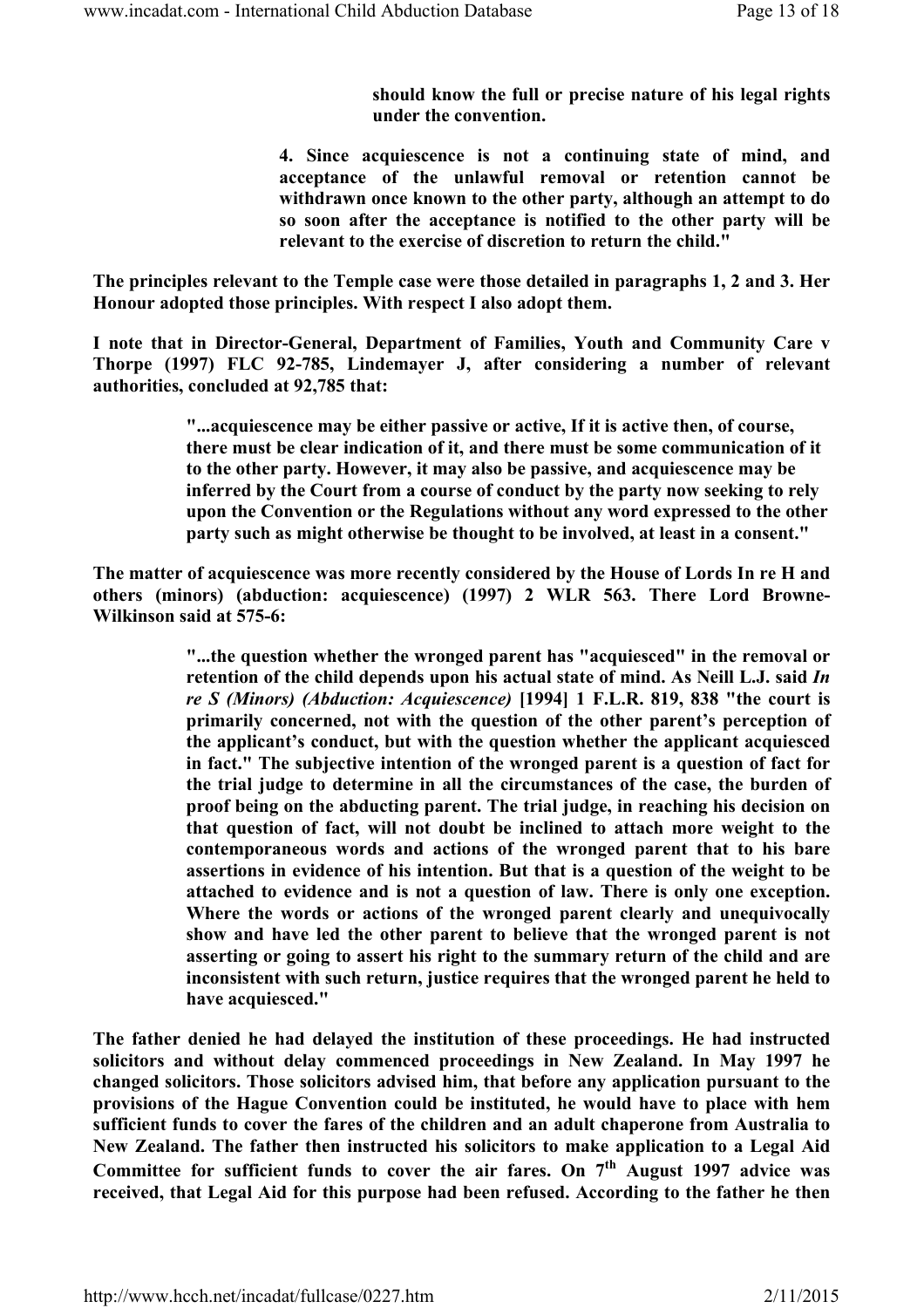had to make his own arrangements and try and raise the required money. Because of his low income it took him some time to do this. In the meantime, according to the father, his solicitors were preparing documentation in support of the application. By December 1997 he had been able to raise the funds to cover the fares.

The father admitted that after the mother left New Zealand he did not attempt to contact her. According to the mother, she did not institute custody proceedings in Australia because she was advised, that if she did so, the father would be advised of her exact whereabouts. However, according to the mother had the father wanted to he could have made contact with her through members of her family who were living in Western Australia. According to the father, he did not attempt to make such contact because he knew it would not be well received.

The mother has failed to satisfy me that the father acquiesced in the children being removed to and/or retained in Australia. The husband's action in immediately instituting proceedings in New Zealand and thereafter seeking advice in relations to the institution of an application under the Hague Convention is inconsistent with such acquiescence. I accept the husband's explanation for the delay in the institution of these proceedings. I also accept his explanation for failing to attempt to make contact with the children. I am not persuaded it would be appropriate to draw an inference of passive acquiescence from the delay and lack of attempted contract.

### Grave Risk of Harm

In Gsponer v Director General, Department of Community Services, Victoria (1989) FLC 92-001 the Full Court considered the interpretation of Regulation 16(3)(b) and in particular what was required to establish a "grave risk" within the meaning of that Regulation. The Court concluded that the three categories (namely physical harm, psychological harm, or otherwise placing the child in an intolerable situation) should be read separately. At 77, 159 the Court went on to state:

> "However it needs to be emphasised that there must be a "grave risk" of the occurrence of one or more of such events. Further, it is impossible to ignore the existence of the words "or otherwise." The consequence of those words is to link the quality with each of the first two categories must have to the emphatic words which describe the third category ("an intolerable situation"). That is, it is not the grave risk of any physical or psychological harm which would satisfy the first two aspects of this subparagraph. The physical or psychological harm in question must be of a substantial or weighty kind."

In Murray v Director, Family Services ACT (1993) FLC 92-416 the Full Court after noting at 80, 259 that:

> "...New Zealand has a system of Family Law and provides legal protection to persons in fear of violence which is similar to the system in Australia" –

#### went on to state:

"It would be presumptuous and offensive in the extreme, for a court in this country to conclude that the wife and the children are not capable of being protected by the New Zealand Courts or that relevant New Zealand authorities would not enforce protection orders which are made by the Courts.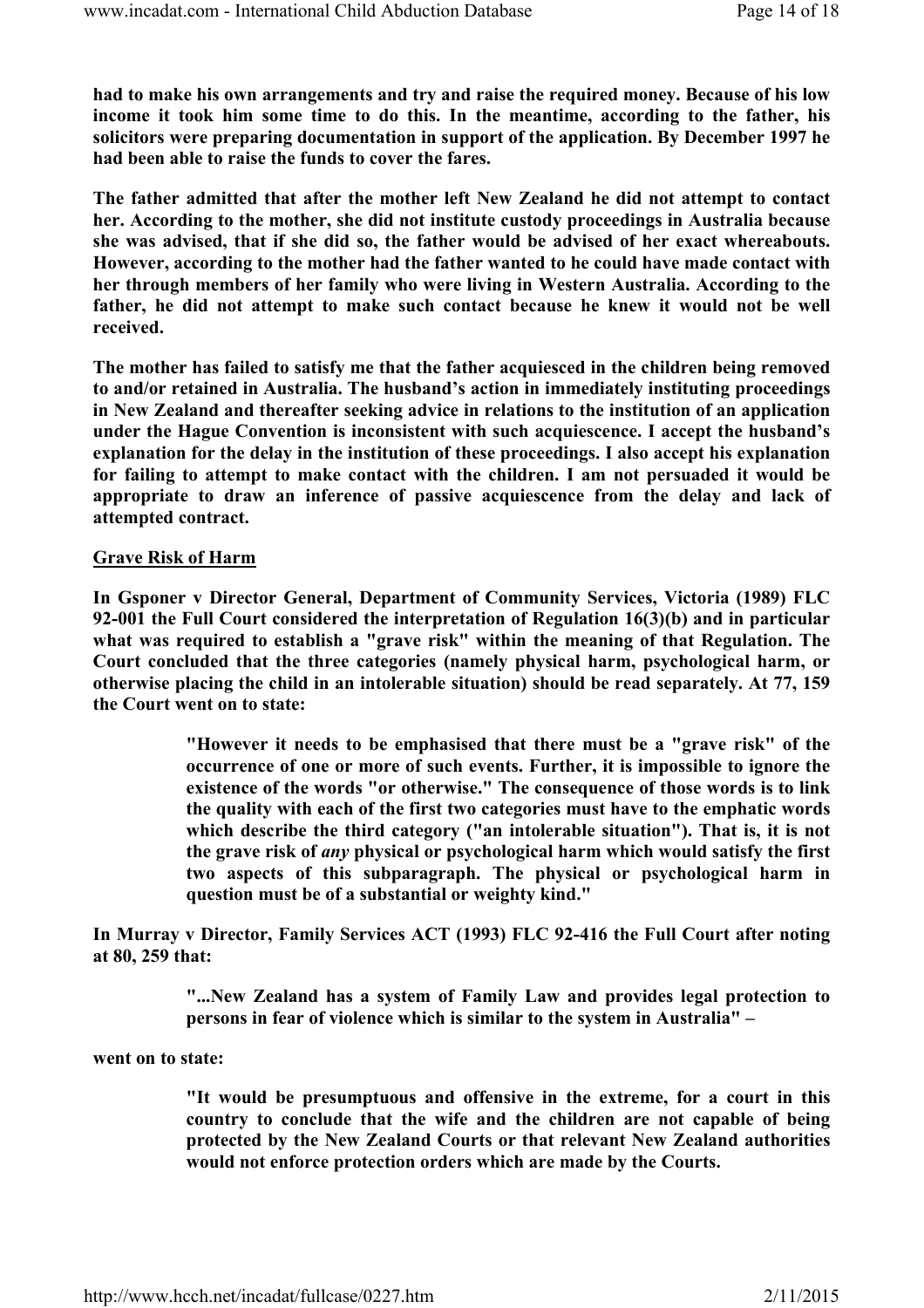In our view and in accordance with the views expressed by this Court in Gsponer's case, the circumstances in which Regulation 16(3) comes into operation should be largely confined to situations where such protections are not available. Similar views have been expressed by the courts of other countries eg Segal J in the Superior Court of New Jersey in Tahan v Duquette (24/6/92 unreported). In Re: A (A Minor) supra; Re: Evans (Court of Appeal England, 20/7/88 unreported).

For us to do otherwise would be to act on untested evidence to thwart the principal purposes to the Hague Convention, which are to discourage child abduction and, where such abduction has occurred, to return such children to their country of habitual residence so that the courts of that country can determine where or with whom their best interests lie."

In the mother's affidavit sworn the  $30<sup>th</sup>$  March 1998, she detailed a number of incidents in which she claimed the father physically assaulted her. The father denied that most of these incidents occurred. However he did admit to a number of assaults. The mother did not allege the father had been violent to the children, however she did allege they had witnessed many acts of physical violence and verbal abuse towards her and further that the father had on occasions verbally abused them. The father denied that any of the physical assaults had occurred in the presence of the child. Whilst he admitted the children may have witnessed some of the arguments which occurred between him and the mother, he denied he had ever abused them.

Having regard to the father's admissions, there is no doubt that on occasions he acted in a physically violent manner towards the mother. Without the benefit of hearing and seeing the mother and father give evidence, I am unable to determine whether the further incidents of violence referred to by the mother occurred and if so the nature of those incidents. According to the mother the children witnessed many acts of physical violence inflicted on her by the father. This claim is inconsistent with the contents of a report prepared pursuant to an order made on the 28<sup>th</sup> April 1998. I will refer to that report in relation to the fourth ground relied on by the mother. Suffice it to say at this stage, that according tot he author of that report, the child D did not actually witness any assault inflicted by the father on the mother.

The father conceded the children may have witnessed some of the arguments which occurred between him and the mother. Having regard to the contents of the report to which I have already referred, I think it likely that the child D at least has also witnessed what the author of the report describes "...the aftermath of violence between (D's) parents and the physical and emotional effect he perceives this has had on his mother." In the absence of hearing and seeing the parties give evidence, I am unable to reach a conclusive view as to whether or not the father has on occasions abused the children by calling them names.

I think it unlikely, that if the children were returned to New Zealand, the father would act in a way towards them which would expose them to physical or physiological harm, or otherwise place them in an intolerable situation. To the extent that there is a risk the children could be exposed to harm of the type envisaged in Regulation 16(3)(b) by virtue of conduct towards the mother, there is no reason to think the children would not be able to be protected from that risk by the relevant New Zealand authorities.

In the result the mother has failed to persuade me there is a grave risk, that the return of the children to New Zealand would expose them to physical or physiological harm, or otherwise place them in an intolerable situation.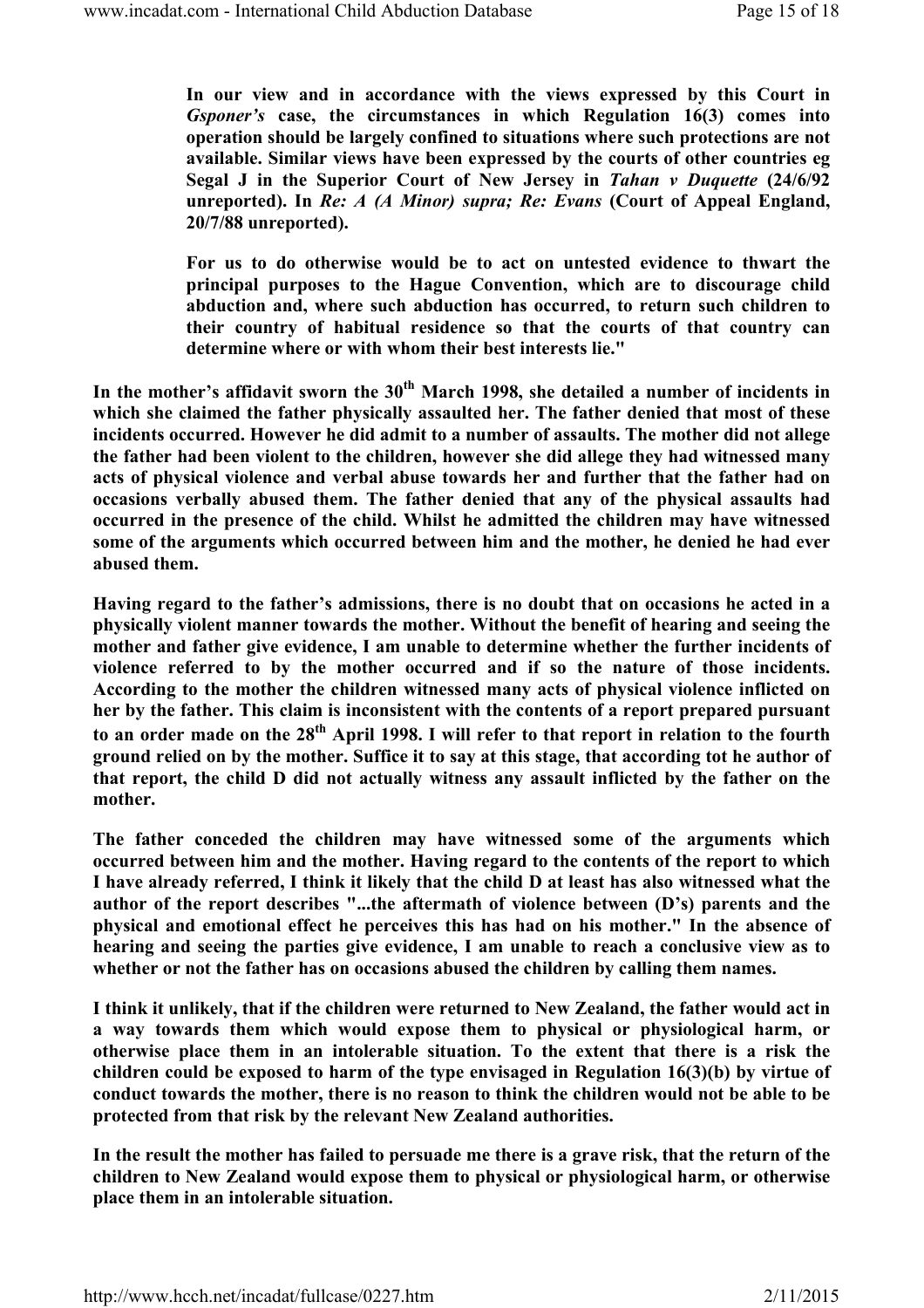# Objection to being Returned

In De L v Director General, NSW Department of Community Services & Anor (1996) FLC 92-706 the High Court considered Regulation 16(3)(c). At 83, 453 the majority concluded:

> "...there is no particular reason why reg  $16(3)(c)$  should be construed by any strict or narrow reading of a phrase expressed in broad English terms, such as "the child objects to being returned". The term is "objects". No form of words has been employed which would supply, as a relevant criterion, the expression of a wish or preference or of vehement opposition. No "additional gloss" is to be supplied".

In a separate judgment Kirby J at 83, 456 after noting that the "paramountcy principle" was not applicable in proceedings under the Regulations went on to state:

> "...if a child objects to being returned to the country of his or her habitual residence and has attained the age and degree if maturity spoken of in reg 16(3) (c), it remains for the judge hearing the application to exercise an independent discretion to determine whether or not an order should be made for the child's return. The Regulations are silent as to the matters to be taken into account in the exercise of that discretion and the "discretion is, therefore, unconfined except in so far as the subject matter and the scope and purpose of the [Regulations]" enable it to be said that a particular consideration is extraneous. That subject-,matter is such that the welfare of the child is properly to be taken into consideration in exercising that discretion."

On the 28<sup>th</sup> April 1998 an order was made pursuant to Regulation 26, that a report be prepared by a Family and Child Counsellor and Welfare Officer with the following terms of reference:

> "(a) whether the child DK objects to being returned to New Zealand so that the Courts of that country may determine where and with whom he should live;

(b) if the child objects to being returned, the reasons for that objection;

(c) the degree of maturity of the child as to whether it would be appropriate to take account of his views;

(d) the cognitive development of the child;

(e) the emotional development of the child."

Pursuant to that order a report dated the  $25<sup>th</sup>$  May 1998 was prepared. I do not think it necessary to refer to that report in detail. In summary the observations and conclusions of the author of the report are as follows:

> (a) The child's understanding of the reason for his interview was to advise of his father's maltreatment of his mother.

> (b) The child was under the misapprehension that should he return to New Zealand it would be without his mother and sisters. The concern was compounded by his belief, that once he returned to New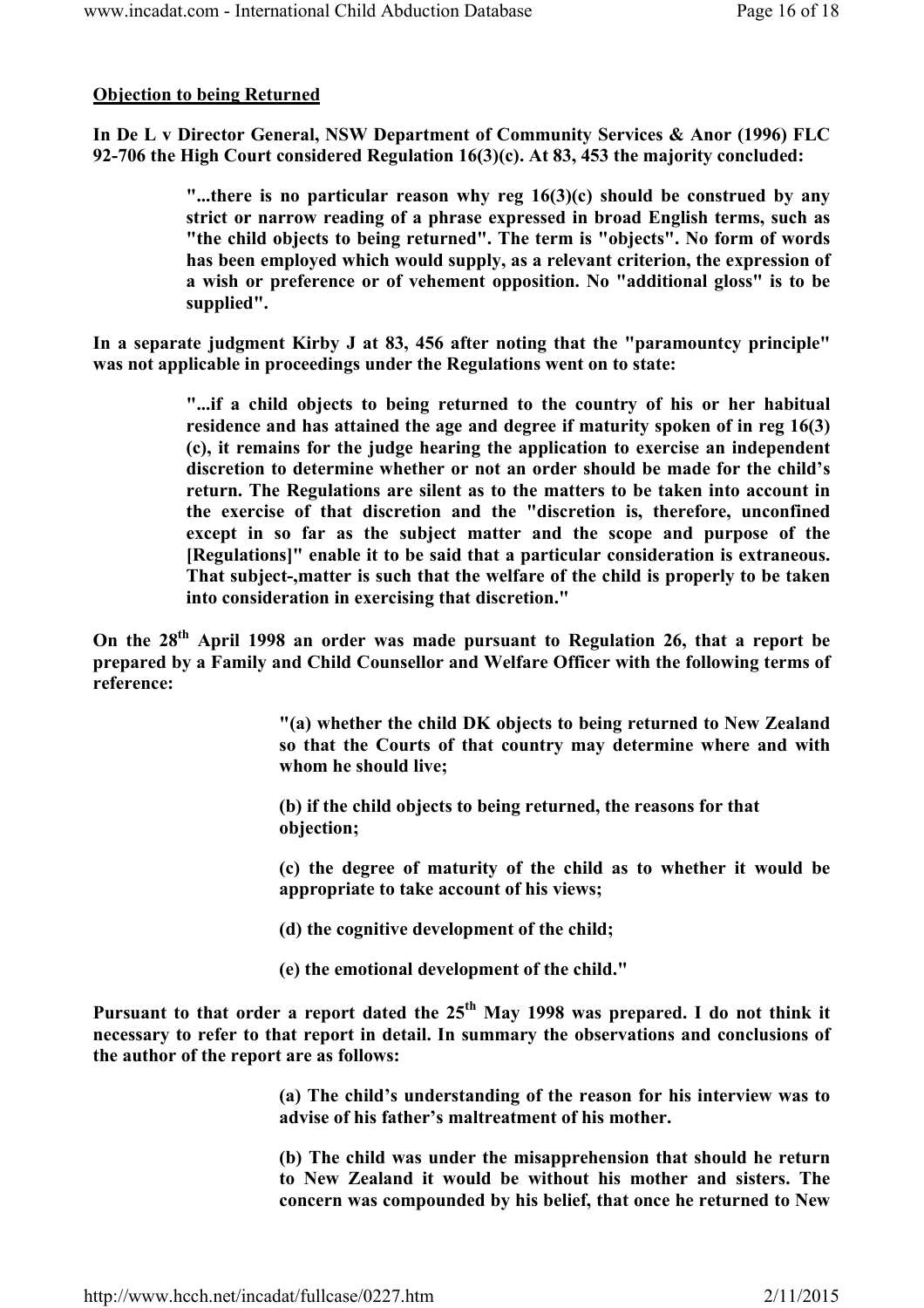Zealand, his father would prevent him leaving that country and from seeing his mother again.

(c) The child's fundamental objection to returning to New Zealand centred on his alarm, that he be parted from his mother and sisters and that the separation would be permanent.

(d) When asked how he would feel if he were to return to New Zealand in the company of his mother the child replied that he would "...feel happy in that event..."

(e) Other objections to returning to New Zealand concerned the relevant merits of the climate in Australia and the number of friends he had at school.

(f) The child's cognisance of development was such as one would expect for a child of his age.

(g) The child was socially competent and well adjusted emotionally.

(h) The child found it difficult to conceptualise abstract notions such as what might happen in the future. The child lacked the required capacity to understand the long term and significant impact of the decision to be made regarding his future.

(i) The child had no understanding of the concept, that the Court in New Zealand, might make an order that he stay in New Zealand or be returned to Australia.

The contents of the report leads me to conclude, that having regard to D's age and degree of maturity, it would not be appropriate to have regard to his views. In any event the report does not indicate that D has any basic objection to returning to New Zealand. To the extent he had an objection, it was based on a misconception, namely that he would be parted from his mother and sisters and that the separation would be permanent.

#### Proposed orders

For these reasons I conclude that the application should be granted and the following order made:

> 1. That the children, DK, KK and EK be returned forthwith to New Zealand.

> 2. That for the purposes of the said children to New Zealand the mother, SO be permitted to remove the said children from Australia.

I will hear from counsel as to what further orders, if any, should be made.

[http://www.incadat.com/] [http://www.hcch.net/] [top of page]

All information is provided under the terms and conditions of use.